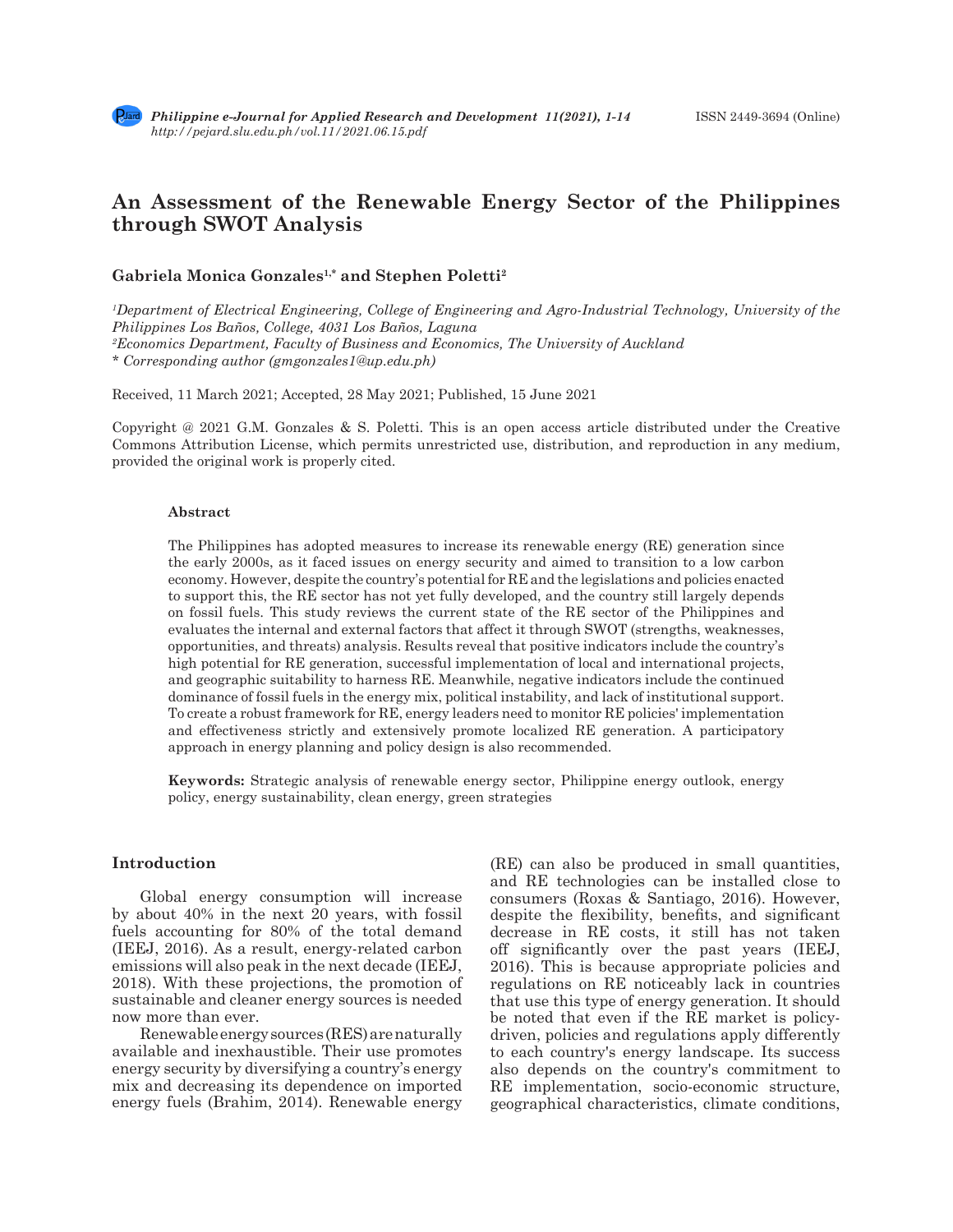and environmental provisions (Djiby, 2011).

In the case of the Philippines, interest in RES has been evident since the early 2000s. In 2004, the Philippine Energy Agenda called for the reduction of coal importation and a 100% increase in RE capacity (Lee, 2011). From then on, several legislations in support of RE were enacted. Among these is the Biofuels Act of 2006, which required gasoline fuel manufacturers to include ethanol in their gasoline mix and exempted taxation on biofuel production costs (Kumar et al., 2013). Then followed RA 9513 in 2008, which laid out policies and further incentives to boost the RE industry. However, even after a decade, the RE industry has not fully developed and remains mired in difficulties (DOE, 2019). Despite the abundance of RES, fossil fuels remain as the country's primary source of energy. The share of RE in the primary energy supply almost remained constant since 2008, while the energy from coal almost tripled (Barroco & Herrera, 2019). Therefore, there is a need to formally assess the state of the RE sector to sort out what the issues are and where further developments need to be done. Towards this, a strategic analysis has to be conducted involving an informed understanding of all factors affecting the system's operation and reducing risks, and enhancing system effectivity through wiser utilization of resources (Zanoni, 2012). Given the potential contribution of RE generation to national growth and capacity building, it is necessary to have a holistic approach in assessing the sector's current state.

This study proposes to review and evaluate the factors affecting the Philippines' RE landscape using the SWOT matrix (strengths, weaknesses, opportunities, and threats). The SWOT analysis is a strategic planning and decision-support tool that evaluates the structure of an industry or sector based on internal and external criteria (Spender, 2014; Madsen, 2016). This has been widely used as a strategic tool to assess the RE sector, both at the country level (Kamran et al., 2020; Dogan, 2015; Jaber et al., 2015; Terrados et al., 2005) and in multi-country settings (Madurai Elavarasan et al., 2020; Niyibizi, 2015; Shi, 2015; Chen et al., 2014). While studies that have employed SWOT analysis differ in important ways, they demonstrate that this is a useful tool for assessing the RE sector (particularly in RE development, policies and regulations, and availability of local resources) and evaluating RE generation contributions to society.

The study will investigate both the internal and external elements of the RE sector in the Philippines. Specifically, it aims to 1) review the country's RE policies, roadmaps, and green energy strategies; 2) assess the RE sector's outlooks, challenges, efforts, and potential through SWOT analysis; and 3) identify key points from the SWOT matrix to provide recommendations in energy planning and policy development. The study results should help policymakers, government agencies, investors, RE manufacturers, developers and researchers, and energy leaders understand the current situation, limit inconsistencies, and provide direction for the future of the RE industry in the Philippines.

### **Methodology**

A strategic analysis was used to analyze the Philippines' status and potential in RE generation, capability to translate RES into viable energy projects, and efforts in creating policies and regulations to support such projects. The study initially explored the Philippines' RE industry by looking at its historical energy landscape. This was done by identifying legislation, laws, regulations, and green energy strategies that the Philippine government implemented to strengthen the RE industry.

A SWOT analysis followed to review the RE sector, looking into its internal and external criteria or factors. Economic, environmental, social, political, and geographic factors in RE implementation were considered in the analysis. These factors were plotted in a 2x2 matrix, as shown in Figure 1. The matrix was used to identify and present the internal (S/W) and external (O/T) performance indicators that may be beneficial (S/O) or detrimental (W/T) to the RE industry.

After the SWOT analysis, crucial SWOT components were analyzed and discussed. Existing gaps in schemes and critical issues were identified, and suitable strategies and recommendations to overcome such challenges were created. The framework was designed to eliminate weaknesses and threats by leveraging on strengths and opportunities.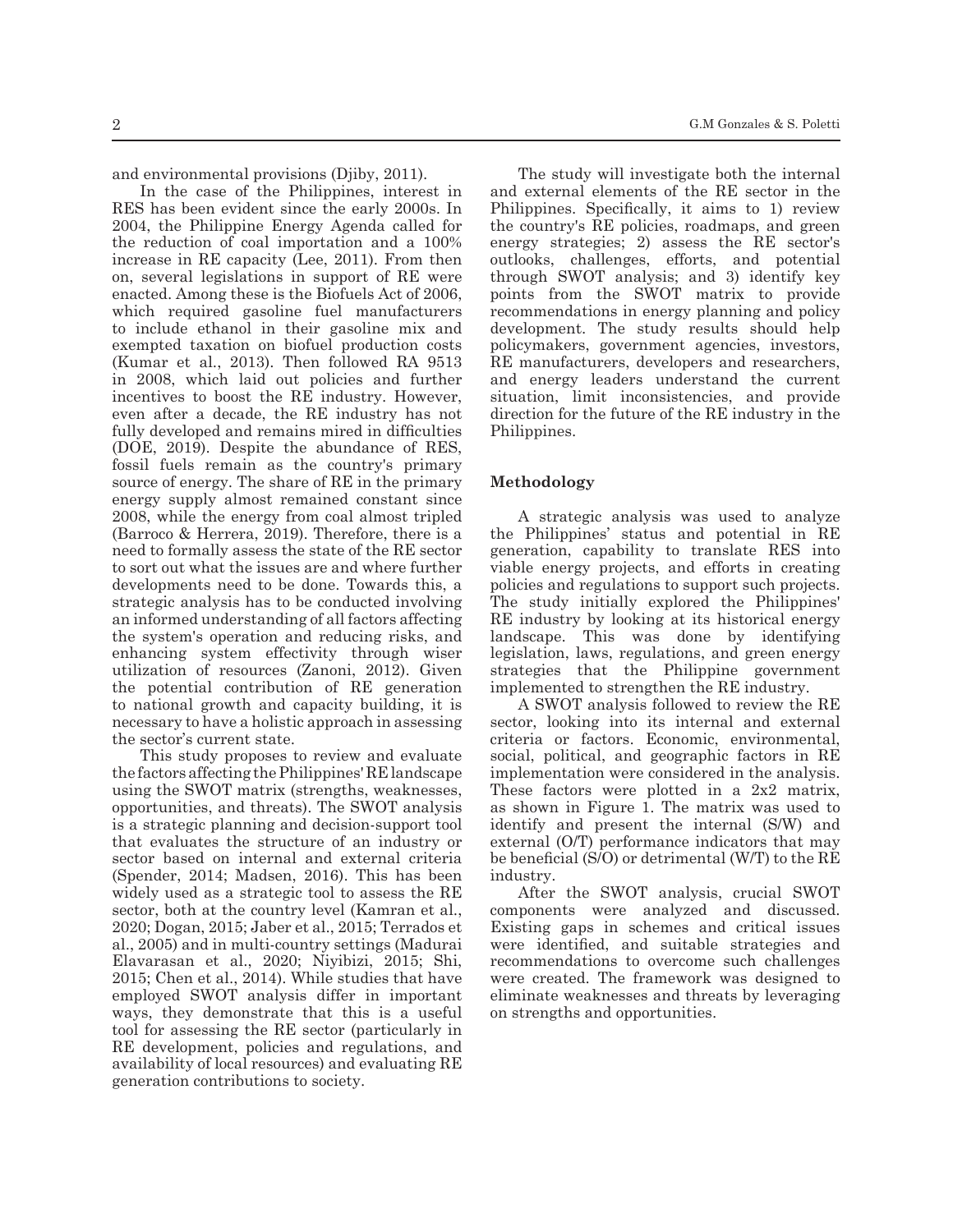

92 Figure 1. Sample SWOT matrix **Figure 1.** Sample SWOT matrix

All data used in this research were acquired **From published resources** and statistics on the convert particular energy. The Philippine energy plans, power valuable energy (DOE plans, and annual reports were also used. Other National Renewable from published resources and statistics on local and international research studies, energy reports, and news articles on RE development and policies were also used.

Before the 21st century, the Philippines' Development, which energy supply primarily relied on oil (IEA, optimization, impact 2020a). Consequently, it is at risk from assessments of the inter-<br>uncertainties and price spikes in the global oil Demonstration, includ market. Because of this and the growing global and technology dev  $\alpha$ to shift its perspective on sustainable energy quality assurance, an sources (brannii, 2014). After the ratification (DOE, 2010).<br>of the Kyoto Protocol in 2005, various countries  $\begin{bmatrix} \text{In} & 2012, \text{the} \end{bmatrix}$  $111111$   $1121211$   $1121211$   $112121$   $112121$   $112121$   $112121$   $112121$   $112121$   $112121$   $112121$ policies on climate change. As a signatory of Environment Rules and this protocol, the Philippine government created to limit RE generation various policies and laws to ensure that targets salety of operation in increase. In christian Foundation words be med, founding  $\frac{1}{2}$  in the Biofuel supplies its efforts on restructuring the energy sector and Solar Home Systems ( 2020a). Consequently, it is at risk from concern on climate change, the country started sources (Brahim, 2014). After the ratification various policies and laws to ensure that targets promoting RE.

 $\frac{1}{2}$  Some of the initial RE policies implemented In the country focused on the electricity market, would be able to avail<br>RE generation, and clean fuels. In 2001, and a capital subsidy for President Gloria Macapagal-Arroyo signed the costs depending on the settlement of the settlement of the settlement of the settlement of the settlement of the settlement of the settlement of the settlement of the settlement Electric Power Industry Reform Act (RA 9136). SHS (IEA, 2020a). In It restructured, decentralized, and privatized the Aquino III signed Executive and the second state of the second in place. The second is a second was in place. The second was in place of the second was in the second was i energy muastry, and promoted competition in a factorizated the sustantial the electricity market (DOE, 2019). From 2004 of RE (Official Gazett to 2010, the objectives of the Philippine Energy year, DOE released Agenda included the reduction of coal importation entitled "Prescribing to and a 100% increase in RE capacity (Lee, Processing of Application  $\mathbb{R}$ ,  $\mathbb{R}$  and  $\mathbb{R}$ ,  $\mathbb{R}$  and  $\mathbb{R}$  and  $\mathbb{R}$  and  $\mathbb{R}$  and  $\mathbb{R}$  and  $\mathbb{R}$  and  $\mathbb{R}$  and  $\mathbb{R}$  and  $\mathbb{R}$  and  $\mathbb$ 2011). The Thinppines was also one of the first experience operating contains four sub-programs. Figures is the Re Industry countries to enact a law that promotes biofuels. evaluation period for R The Biofuels Act of 2006 required gasoline fuel to five days (DOE, 201' manufacturers to include at least 10% ethanol in the country focused on the electricity market, energy industry, and promoted competition in 2011). The Philippines was also one of the first

in their gasoline mix. It also exempted costs incurred in biofuel production from government tax (Kumar et al., 2013).

101 Before the 21st century, the Philippines' energy supply primarily relied on oil (IEA, 2020a). **Results and Discussion** programs. First is the risk from uncertainties and programs. First is the risk of the global oil market of the p<br>focuses on RE market of the philippines 103 the growing and the growing global concern on concern on concern on concern on concern on concern on concern on concern on concern on concern on the monitoring services. Second is Resource One of the most significant laws on RE development was the Renewable Energy Act of 2008, or RA 9513. It consisted of fiscal and nonfiscal policies and incentives that aimed to boost the RE industry of the country (DOE, 2009). Shown in Table 1 are the policies created under this act. Several support mechanisms to RA 9513 were also put in place. One was implementing "Waste to Energy Technologies," which aimed to convert particular agricultural wastes to valuable energy (DOE, 2010). Another was the National Renewable Energy Program (NREP) which served as the official document containing the interim targets for RE generation from 2011 to 2030. It aimed to triple the country's RE capacity from 5,438 MW to 15,304.3 MW, mainly from hydro, geothermal, and wind power (DOE, 2010). The NREP also contains four subprograms. First is the RE Industry Service, which focuses on RE market development, and advisory Development, which focuses on feasibility, optimization, impact studies, and resource assessments of RE. The third sub-program, R&D Demonstration, includes demonstration projects and technology development. Finally, RE Technology Support covers capacity expansion, quality assurance, and standards development (DOE, 2010).

promoting RE. The include at least 10 moder this policy, distribution utilities were In 2012, the Department of Energy (DOE) published the RE Safety, Health, and Environment Rules and Regulations. It aimed to limit RE generation pollution and ensure the safety of operation in RE facilities safety (DOE, 2019). A circular supporting the promotion of Solar Home Systems (SHS) was created in 2014. given the authority to install SHS. In return, they would be able to avail a monthly fee for service and a capital subsidy for procurement and capital costs depending on the number of installed SHS (IEA, 2020a). In 2016, President Benigno Aquino III signed Executive Order No. 206 that facilitated the sustainable resource management of RE (Official Gazette, 2016). In the following year, DOE released the DO2017-04-0005 entitled "Prescribing the New Guidelines in the Processing of Applications for Renewable Energy Service/Operating Contracts". It shortened the evaluation period for RE proposals from 15 days to five days (DOE, 2017a).

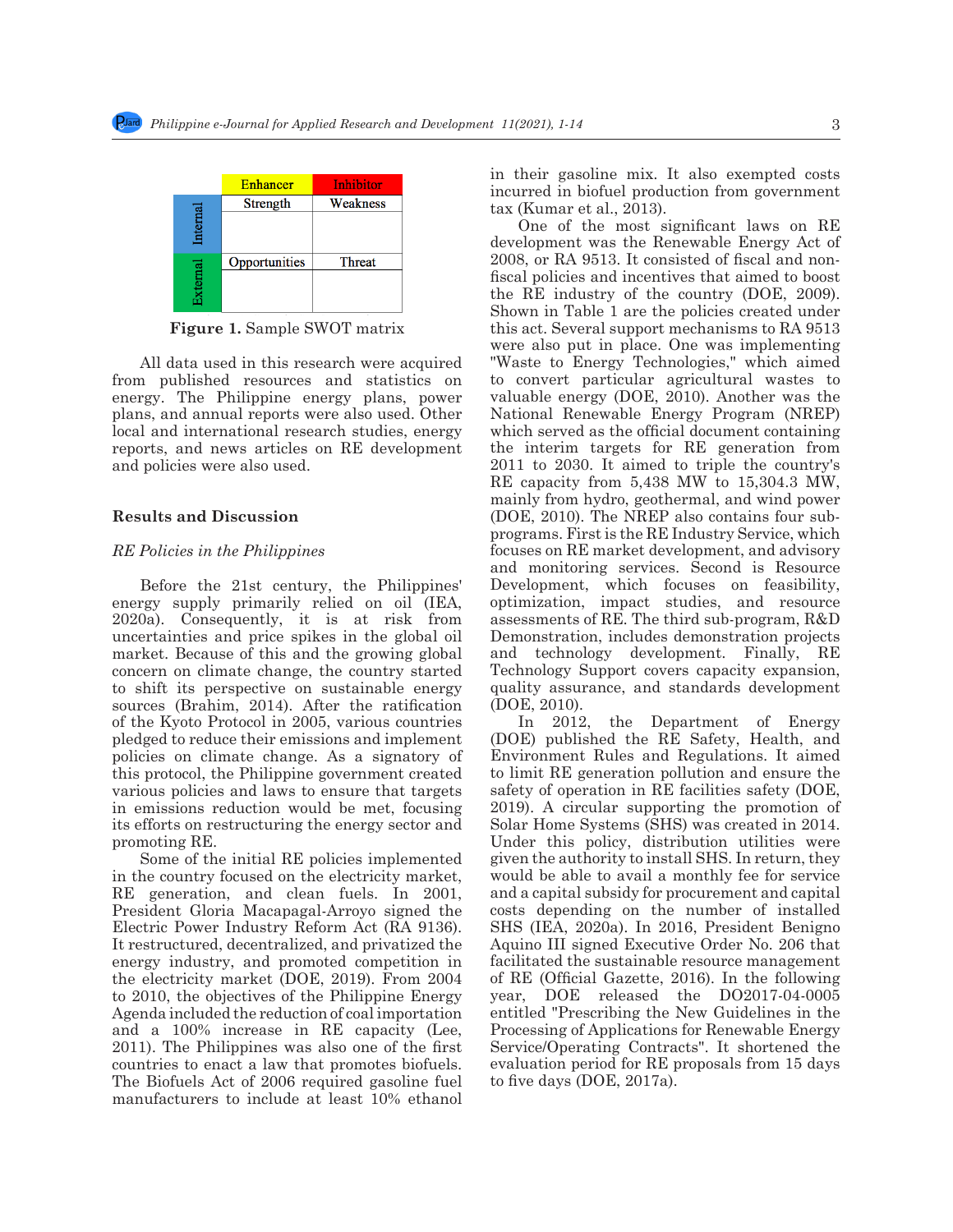| <b>Type of Incentive</b>                                                | Description                                                                                                                                        |
|-------------------------------------------------------------------------|----------------------------------------------------------------------------------------------------------------------------------------------------|
| Renewable Portfolio Standard<br>(RPS) (Off grid)                        | Inclusion of RE in the total annual generation of small-scale<br>generation utilities and qualified third parties                                  |
| RPS (On grid)                                                           | Incorporation of a 35% share of RE from 2030 to 2040 by generation<br>facilities connected to the grid                                             |
| Green Energy Option (GEO)                                               | Consumer option to use power generated from RES                                                                                                    |
| Feed-in-tariff (FIT)                                                    | Provision of a guaranteed fixed price to RE generators for 20 years                                                                                |
| Net Metering                                                            | Consumer option to sell or offset privately produced RE                                                                                            |
| Income Tax Holiday                                                      | Income tax exemption for RE developers                                                                                                             |
| Duty Free Importation on RE<br>Machinery                                | Tax exemption of imported RE machineries and materials for 10<br>years                                                                             |
| Special Realty Tax Rate on<br><b>Equipment and Machinery</b>            | Charging a maximum of 1.5% tax on construction works, repairs,<br>and equipment maintenance of RE facilities                                       |
| Net Operating Loss<br>Carry-Over                                        | Cost deductions from the gross income tax for the first three years<br>of operation, valid for seven years                                         |
| Zero Percent Value Added Tax<br>(VAT) Rate                              | VAT exemption of power generated from RES, locally acquired RE<br>items and services, and costs incurred from RES exploration                      |
| Tax Exemption on Carbon<br>Credits                                      | Tax exemption of all revenues gained from carbon emission credits                                                                                  |
| Tax Credit on Domestic Capital<br>Equipment                             | Full tax credits of RE facilities purchased from domestic suppliers                                                                                |
| VAT exemption for Farmers of<br><b>Biomass Resources</b>                | VAT exemptions for farm owners who harvest biomass resources<br>such as jatropha, coconut and sugarcane                                            |
| Tax Rebate on RE Components                                             | Tax rebates on RE equipment used for residential, industrial and<br>community applications                                                         |
| Financial Assistance Program                                            | Financial packages awarded to RE projects approved by DOE                                                                                          |
| Cash Incentive for RE<br>Projects towards Missionary<br>Electrification | Provision of a cash-generation-based scheme equivalent to 50%<br>of the universal charge for power generated towards missionary<br>electrification |
| Payment of Transmission<br>Charge                                       | Option for RE developers to pay a transmission charge equivalent<br>to the average per kWhr cost of electricity flowing through the grid           |
| Grid Priority Dispatch                                                  | Grid priority dispatch for power generated from intermittent RES                                                                                   |

# **Table 1.** Incentive grants under RA 9513

*Source: DOE, 2019; DOE, 2009*

In June 2017, incumbent President Rodrigo Duterte signed Executive Order No. 30 entitled, "Creating the Energy Investment Coordinating Council to Streamline the Regulatory Procedures Affecting Energy Projects" (DOE, 2017a). The Renewable Energy Trust Fund (RETF) was established a year after. This fund would finance various training, scholarship grants, and research projects in RE (REN21, 2019). The most current policies include the Energy Virtual One Stop Shop and Ease of Doing Business and Efficient Government Service Delivery Act or RA 11032, making RE services transactions faster and more efficient (DOE, 2019).

At present, the Philippine RE Roadmap is in its medium-term phase of implementation. Based on this roadmap, the energy sector should continuously provide financial assistance to RE investments and accelerate RE development in off-grid regions. It should also improve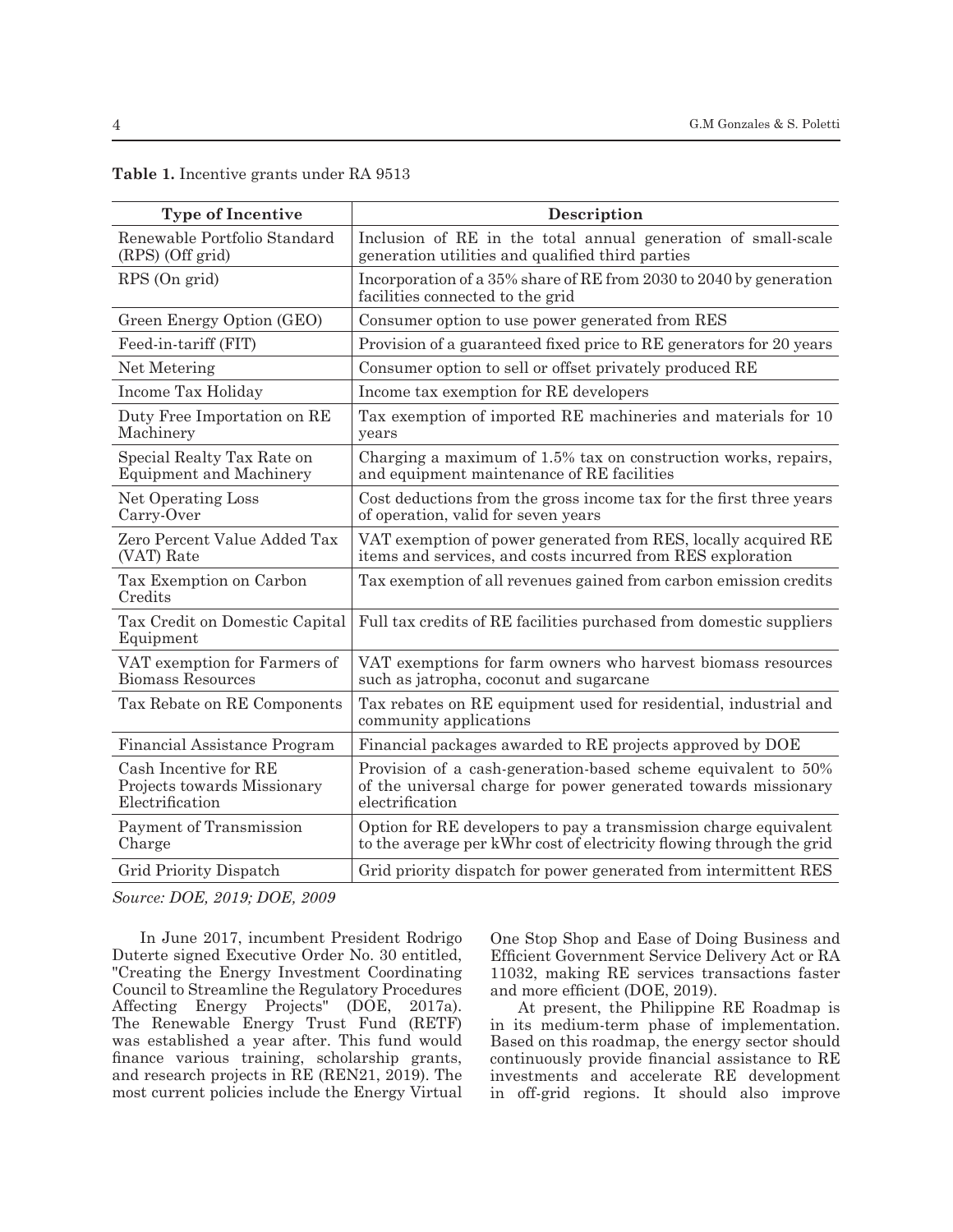RE project implementation and coordination among local government units, enhance energy infrastructures, and prioritize local RE suppliers and manufacturers (DOE, 2017b).

# *SWOT Analysis*

#### *A. Strengths*

Since the Philippines has abundant natural resources, its potential for RE generation is very high. It even ranks higher than other Asian and European nations in the percent share of RE (Roxas & Santiago, 2016). In terms of geothermal energy production, the Philippines ranks third globally, next to the US and Indonesia. Its overall potential for hydropower production is 11,223 MW. It also has a radiation rate of 5.1 kWh/m2 (Bakhtyar et al., 2013), comparable with the radiation rates of the top countries in solar generation today. Radiation rates in China, Japan, the USA, and Germany are at 7.5 kWh/  $m^2$ , 4 kWh/m<sup>2</sup>, 7.8 kWh/m<sup>2</sup>, and 3.5 kWh/m<sup>2</sup>, respectively (Solargis, 2020). The country can also generate up to 76,600 MW of wind energy, which is the highest among all types of RES (Lidula et al., 2007). DOE has identified 1,038 sites across the country with a wind power density of at least

500 W/m2 . The Philippines also leads globally in biomass energy production due to the abundance of farms and agricultural lands.

At present, the Philippines has one of the highest numbers of implemented RE policies, laws, and directives in Asia (REN21, 2019). It is also the only country in Southeast Asia where the use and regional development of RES are regulated. As a result, the country's oil importation was reduced by 12.18 million barrels of oil equivalent (DOE, 2019). RE policies also improved private sector participation and public financing schemes. As seen in Figure 2, solar and wind projects accelerated in 2016 and 2014, respectively, after the approval of FIT rates in 2012. A total of 862 RE service contracts have also been awarded through the RE Act of 2008. Once commissioned, these projects will provide a total capacity of about 24,000 MW (DOE, 2019).

The archipelagic and topographical characteristics of the Philippines are favorable for RE generation. Studies indicate that a hybrid RE system best fits archipelagic countries where problems in grid connection persist (Roxas & Santiago, 2016). A photovoltaic-diesel-battery hybrid system was also proven to be a suitable, economical, and cheap RE-based grid option for island grids in the Philippines (Ocon & Bertheau,



**Figure 2.** Additional capacity installations from RES *Source: DOE, 2019*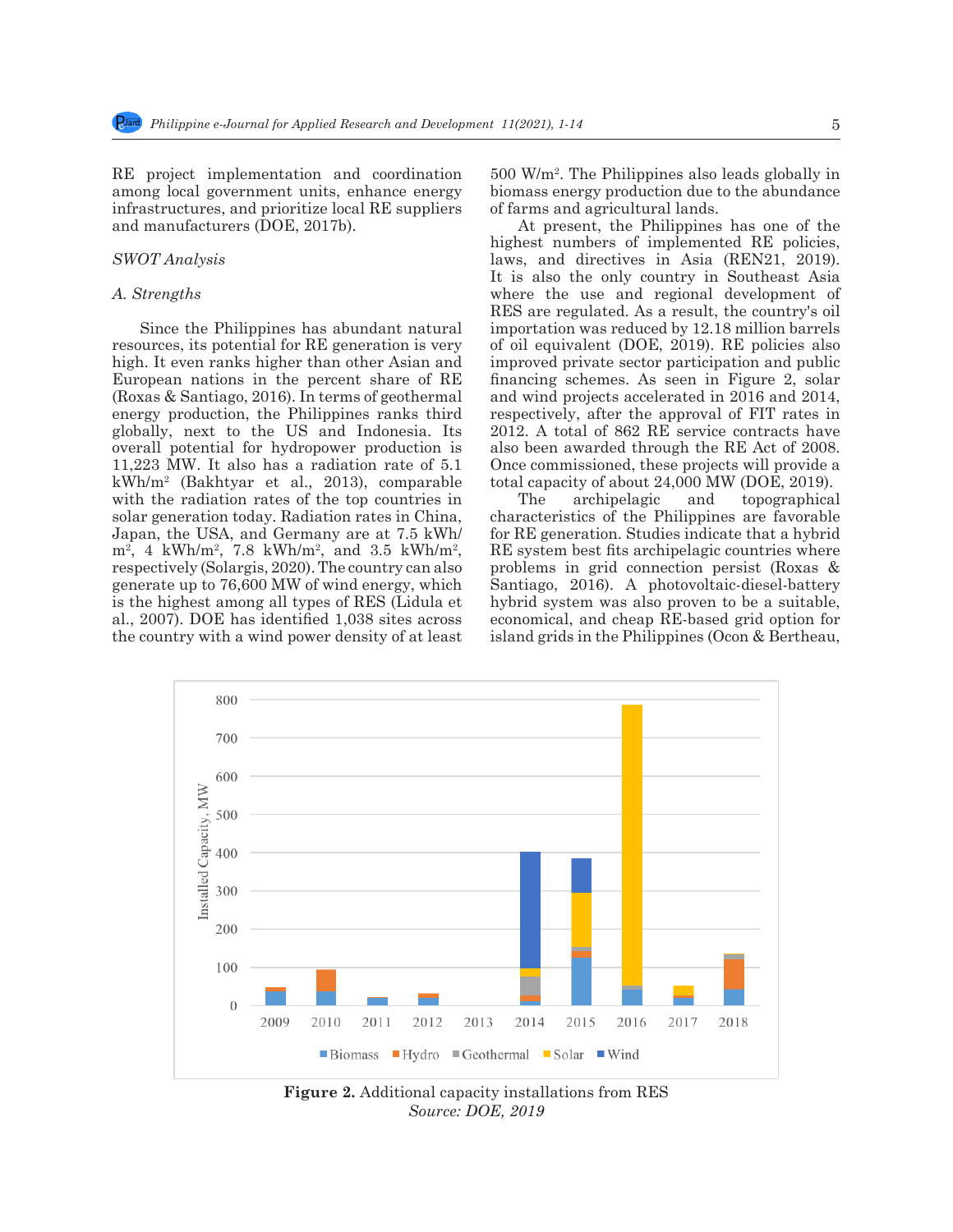2019). DOE (2010) also claimed that solar power systems are suitable for off-grid rural areas. Furthermore, a total of 888 sites for mini-hydro generation and around 10,000 potential sites with a wind power capacity of 300 W/m<sup>2</sup> across the Philippine islands have been identified by DOE.

### *B. Weaknesses*

Fossil fuels continue to dominate the country's primary source of energy. For instance, coal for energy generation increased three times in the last decade (Barroco & Herrera, 2019). From 2013 to 2015, five additional coal power plants were commissioned (DOE, 2017b). Diesel generators also remain as the primary source of electricity in rural areas despite the ability of RE technologies to go off-grid (Marquardt & Meller, 2013). Government programs on fossil fuel promotion have also hindered RE development. For instance, the Philippine Conventional Energy Contracting Program fast-tracked the time to process and award contracts in fossil fuel exploration. The Philippine National Oil Company has also finished its coal drilling program and asset evaluation in Isabela and Zamboanga under the Coal Operating Contract. International agreements such as the Association of South East Asian Nations (ASEAN) Forum on Coal also continue to promote coal development among its country members (DOE, 2017b).

Political tension and inconsistent governance also affect the implementation of RE projects and policies. A study claimed that the government support to RE investors is still ambiguous (Bakhtyar et al., 2013). In addition, the delay in the release of FIT rates was mainly caused by disputes among political parties and legality issues (Bakhtyar et al., 2013; Katz, 2012). This four-year delay cost a total of 2.5 billion USD (Roxas & Santiago, 2016). Furthermore, some policies and incentives in RA 9513 are yet to be implemented, even after 12 years since its enactment. For instance, the RE Market and Registrar were supposed to be established one year after implementing the act but are still evidently missing.

Despite the high number of RE policies implemented, support mechanisms to ensure their effectiveness and success are still lacking. Issuing permits and contracts for RE projects are more complicated than coal and oil projects. Tax incentives also sent false price signals and only supported investors but not consumers (Sovacool, 2010). The FIT scheme also failed to meet payment obligations to RE investors in 2016 and 2017. Issues on unexpected curtailment, lack of ancillary services, delayed release of approved rates, and underfunding of the FIT Allowance (FIT All) Fund due to market underperformance were also identified (ADB, 2018). Table 2 shows that the approved and revised tariff rates were lower than the proposed rates. Consequently, the reduction in rates affected the interest of investors in RE (GMA News, 2012). This is most evident in solar generation where the tariff was reduced by almost half.

Even after the implementation of RA 9513, the RE capacity has been significantly low. Most of the 2030 capacity targets are still far from the capacity installed as shown on Table 3. This is most evident in geothermal and hydro technologies, reaching only about 5% and 4% of their targets, respectively. On the average, RE generation only saw a 3% annual growth since 2011.

The country's energy market structure also fails to reflect RE generation's economic, environmental, and social benefits. Promoting RE in power generation is hindered by the high cost of electricity in the country, which is considered one of Asia's highest. The disjointed structure of the energy market also affects the implementation of RE technologies. For the country's power system to be reliable and economically viable, it should

**Table 2.** Tariff rates under the FIT scheme

| <b>RES</b>         | <b>Proposed Tariff Rate</b><br>in $2011$ (Php/kWh) | <b>Approved Tariff Rate</b><br>in $2012$ (Php/kWh) | <b>Revised Tariff Rate</b><br>as of $2017$ (Php/kWh) |
|--------------------|----------------------------------------------------|----------------------------------------------------|------------------------------------------------------|
| Run of river hydro | 6.15                                               | 5.90                                               | 5.87                                                 |
| <b>Biomass</b>     | 7.00                                               | 6.63                                               | 6.60                                                 |
| Wind               | 10.37                                              | 8.53                                               | 7.40                                                 |
| Solar              | 17.95                                              | 9.68                                               | 8.69                                                 |

*Source: DOE, 2010; DOE, 2019*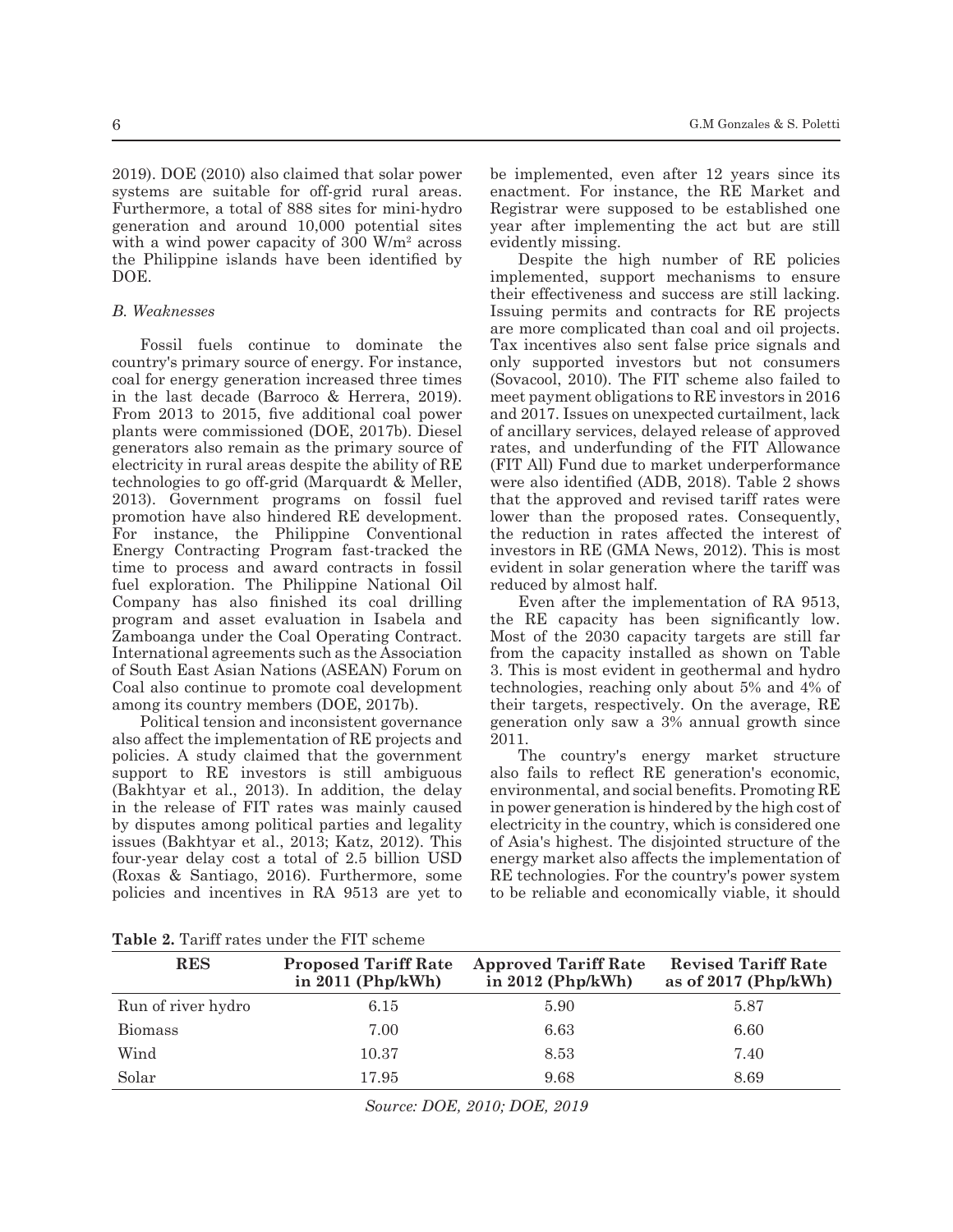| <b>RE</b> Technology | <b>Target Additional Installation</b><br>(MW) from 2011 to 2030 | <b>Actual Installation (as of 2018)</b> |          |
|----------------------|-----------------------------------------------------------------|-----------------------------------------|----------|
|                      |                                                                 | Capacity (MW)                           | % Target |
| Geothermal           | 1495.0                                                          | 72.00                                   | 4.82     |
| Hydro                | 5394.1                                                          | 213.04                                  | 3.94     |
| <b>Biomass</b>       | 276.7                                                           | 469.12                                  | 169.54   |
| Wind                 | 2345.0                                                          | 393.90                                  | 16.80    |
| Solar                | 284.0                                                           | 953.18                                  | 335.63   |
| Total                | 9794.8                                                          | 2101.60                                 | 21.46    |

**Table 3.** Target and actual installations of RE generation per RES under the NREP

*Source: DOE, 2010; DOE, 2019*

serve only one electricity market. However, there are three distinct power markets in terms of demand, supply, and competition. Luzon has the most developed energy market, while the Visayas has problems with transmission and reliability. On the other hand, the bulk of RE potential is in Mindanao, which remains disconnected from the rest of the country (ESMAP, n.d.). The lack of environmental considerations in energy generation is also evident. Energy plans should consider climate and environmental conditions since these factors affect the energy consumption behavior of endusers, availability of existing energy sources, and investments in both renewable and conventional energy generation (ESMAP, n.d.). The problem of translating social benefits from RE generation also persists in the country. RE technologies are still more expensive than traditional energy sources such as diesel lamps for lighting and wood for cooking. Small-scale RE projects had problems in implementation and operation due to the lack of technical knowledge and experience and low support from the community. In Panganan Island, the installation of a centralized photovoltaic (PV) solar application was not supported by the community, resulting in debts and failure of operation of the facility (Hong & Abe, 2012).

#### *C. Opportunities*

There are several opportunities to develop RE in the Philippines. In terms of capital and power generation costs, RE technologies are now more competitive against fossil fuels. The levelised cost of electricity and installation costs of RE technologies, especially in solar generation, are also forecasted to decrease until 2030 due to economies of scale. Energy generated from fossil fuels also has high external costs (climate change, health, agricultural, and ecosystem losses) at 18.3 US cents/kWh while RES is at 0.34 US cents/kWh (Marquardt & Meller, 2013).

Several ASEAN projects and collaborations also provide opportunities for RE generation. The ASEAN Plan of Action for Energy Cooperation (APAEC) aims to promote intra-ASEAN cooperation on energy services and products. A 23% target of RE share in the region's energy mix by 2025 is also included in the APAEC 2016-2025 (ACE, 2017). More importantly, the Philippines has been identified to contribute to the RE initiatives of the program. Another program under the APAEC is the ASEAN Power Grid, allowing power interconnection and trade among its members (Shi, 2015). The Brunei Darussalam-Indonesia-Malaysia-Philippines East Association has also proposed a grid connection between Palawan and Sabah (ADB, 2018). These projects will likely boost the RE generation in the Philippines to provide the additional capacity needed for the inter-country electricity trade. The regional interconnection will also reduce intermittency in RE generation as peak hours may differ from one location to another. During the latest ASEAN Summit in April 2020, ASEAN leaders reasserted their commitments to include energy cooperation in their recovery plans against the pandemic. Efforts to create a conducive business environment for clean energy and decarbonization were also highlighted (ACE, 2020).

The success of local and international project collaborations also enables the expansion of the RE industry. The RE project in Paluan, Occidental Mindoro by Solar Philippines is set to be the world's biggest island solar-battery micro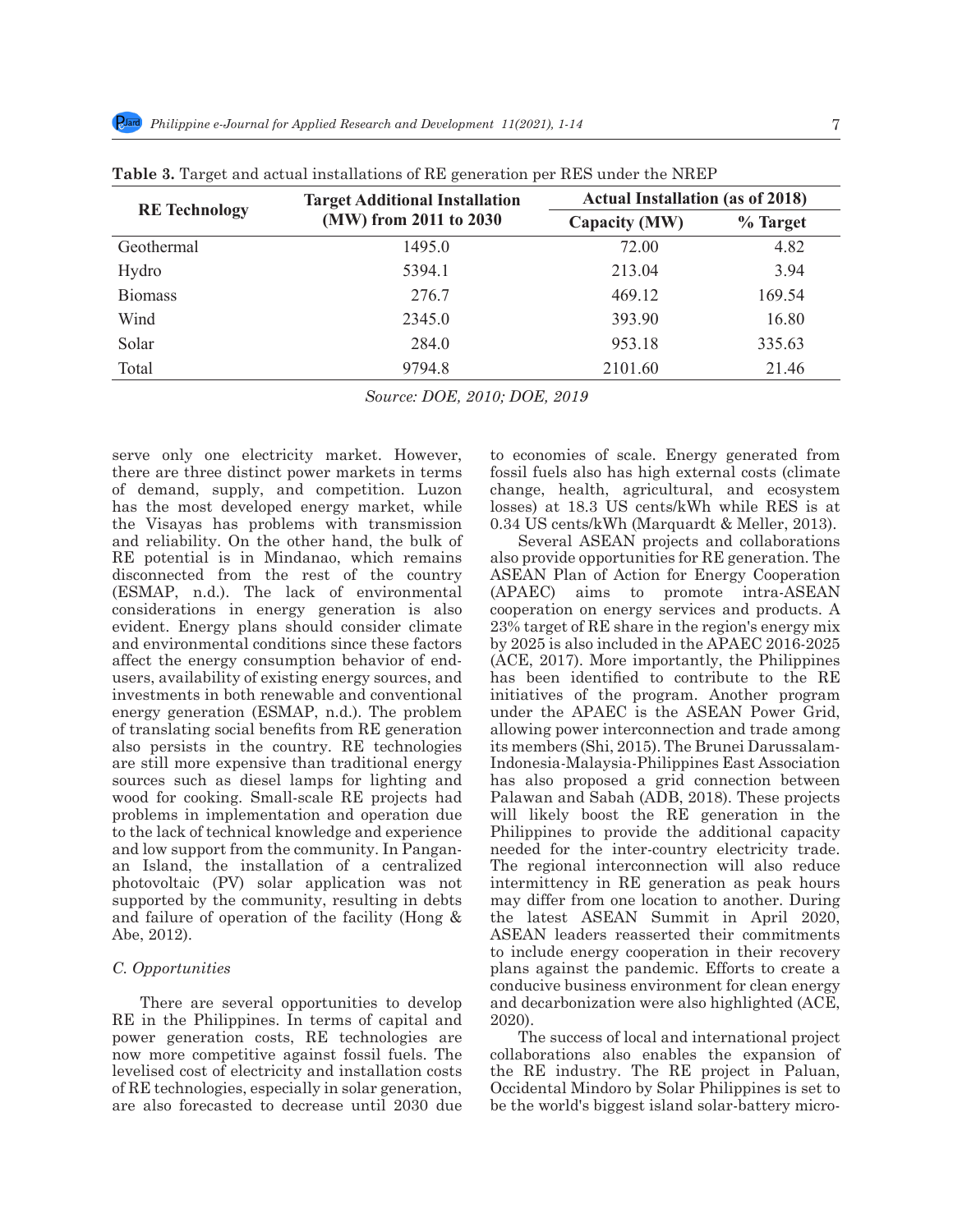grid project. The 6 MW solar facility will not only provide a 24-hour electricity supply to 20,000 residents, but it will also reduce electricity prices by half. Solar Philippines now looks at expanding the project in Panay, Negros, Samar, and other parts of Mindanao (DOE, 2017b). The installation of off-grid PV systems and minihydro plants across the country are also some of the ongoing projects of the United States Agency for International Development in the country. Managerial, technical, and financial training for the operation and maintenance of these facilities are also provided (Katz, 2012). The Philippines also has a project collaboration with Japan called the "Introduction of Clean Energy Using Solar Power Generating System." It explores the option of incorporating the Net-Metering scheme in solar PV operation (DOE, 2017b). The Japanese government also provides microhydro demonstration projects in Mindanao. The National Grid Corporation of the Philippines has also partnered with China's State Grid for a solar project called "Brighten Up." The project aims to provide power to over 1,000 residents in Zambales by installing solar PVs (Lucas, 2019). The European Union-Access to Sustainable Energy Programme and World Bank also initiated the PV Mainstreaming Program in 2019 to electrify rural areas through RE. The project aims to install solar systems in 40,500 households across the country (Lagare, 2018; DOE, 2019).

The country's energy objectives also promise a bright future for the RE industry. Committed projects included in the Philippine Energy Plan are mostly hydropower installations in Visayas and Mindanao and solar projects in Luzon (DOE, 2017b). The Philippine Senate has also recently proposed creating the Philippine Energy Research and Policy Institute to promote energy reform, advance the research and development in energy resources, and identify existing gaps in policies. Total funding of Php200 million will be given to the research body to support its operational requirements and energy programs (Reganit, 2018). As stated in the Power Sector Roadmap, sophisticated planning and operational tools will be used to expand the power system and accommodate the power generated from variable RES (DOE, 2017b). This is in line with the plan to launch the RPS in 2021, which will add 2 GW of capacity from RE technologies (Shani & Yurnaidi, 2020; DOE, 2020). The RE Roadmap is also set to create a conducive business environment by incentivizing local producers of RE products and services. The NREP also contains several support programs that are set to be implemented by 2030. One of them is the RE One-Stop-Shop which will serve as the contact hub for all RE services, licensing, and contract applications. A RE Information Exchange will also be established to remove information barriers and provide accurate market information and technical data. The Integrated RE Monitoring and Evaluation System will also assess the effectiveness and extent of the impact of both the RE Act of 2008 and NREP. Affiliated Renewable Energy Centers will also serve as DOE's counterpart in regional areas. They will be in charge of project monitoring, policy development, research activities, and resource inventory (DOE, 2010).

#### *Threats*

Despite the favorable conditions for RE generation, several threats are also identified. Studies show that fossil fuels will continue to be the primary energy source in Southeast Asian countries until 2035 (Shi, 2015). At the same time, coal consumption in the Philippines is projected to increase five times in the next two decades (ADB, 2018). The threat of a looming power crisis also favors fossil fuels in power generation to secure the energy supply. This is especially after the power crisis in 2010 that left the country on a nationwide power outage. The Philippine Energy Roadmap also includes the government's intention to increase the local production of oil, gas, and coal until 2030 (DOE, 2017a). Unexplored coal deposits in the country also pose a threat to RE development. Extensive coal deposits in Semirara Island, Cagayan Valley, South Cotabato, and Sultan Kudarat have been identified. There is also a plan to re-examine and revise the existing tax exemption rules on imported coal and petroleum to streamline their use in energy production even more (DOE, 2017b). The depletion of natural gas reserves in the Malampaya Gas Field has also stirred the possibility of expanding fossil fuel production for energy security (ADB, 2018).

Since the start of his administration, incumbent President Rodrigo Duterte has expressed his support for nuclear energy generation. The Philippine government has agreed to construct nuclear plants in the country through cooperation with the Russian government. The Rosatom State Atomic Energy Corporation has also been interested in building floating nuclear power plants (Santos, 2019).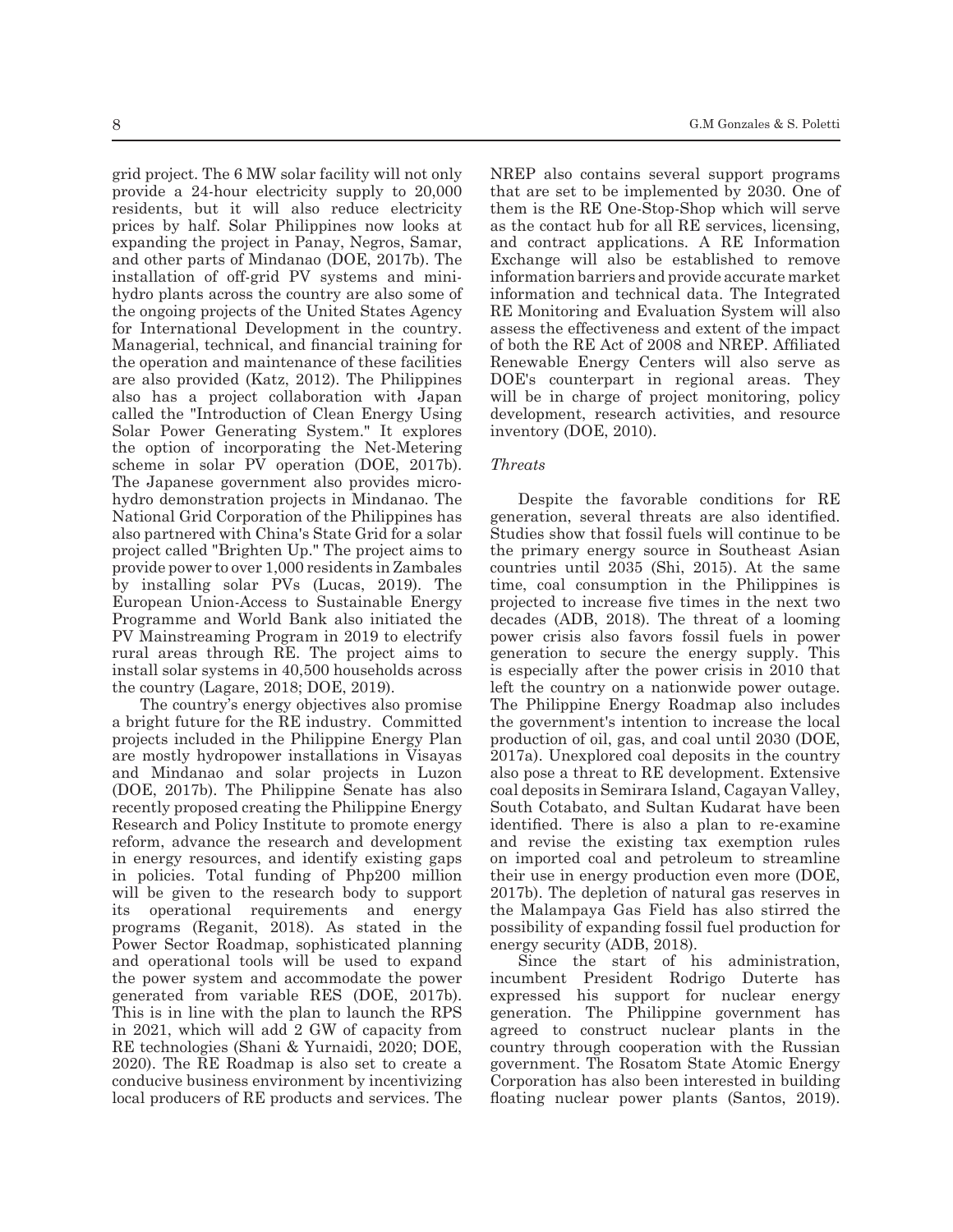The Philippine Nuclear Research Institute (PNRI) is also set to conduct a feasibility study called "Assessing the Development of Nuclear Power Program in the Philippines" to further explore nuclear energy generation. PNRI has even requested the technical assistance of the International Atomic Energy Agency to help them with this project (DOE, 2017a).

Political disputes remain a leading threat to the RE sector. For instance, the implementation of RE projects will not be successful if the government will favor the development of one technology over the other. The same argument goes for the process of bidding and awarding RE contracts. The Philippines' political issues on graft and corruption have also projected a negative impression and an unstable business environment for RE investors. The lack of transparency in transactions and policy design and inconsistencies in regional energy management also discourage RE investments (Brahim, 2014).

Impacts of the COVID-19 pandemic on the energy industry can adversely affect the RE sector of the Philippines. The number of new installations and funding opportunities for RE projects can decline as the country prioritizes its health sector first. The payment of existing RE subsidies and commitments can also be affected by the economic downturn due to the lack of funds. For instance, the Energy Regulatory Commission (ERC) has postponed the collection of the FIT component to lower electricity bills during the pandemic (ERC, 2020). The creation of new RE policies in the country can also be delayed to prioritize the pandemic-related policies first. Supply chain disruptions in the RE industry can also slow down investments. Reports claim that factory shutdowns and operation interruptions in China, one of the biggest RE technology manufacturers, will have a "ripple effect" on global RE projects (IRENA, 2020). The decline of energy demand in the transport sector also threatens the use of biofuels (IEA, 2020b). Studies also show that demand has shifted from commercial and industrial to residential use as more people stay at home. At the same time, peak prices shifted from early afternoon to early evening when solar and wind energy are low (Ravago & Roumasset, 2020).

#### *SWOT Matrix*

Results of the SWOT analysis are summarized in Table 4. A total of 14 performance indicators were identified as either enhancers or inhibitors of the Philippine RE sector.

#### *Strategies for RE development*

Based on the W-T components of the SWOT matrix, this paper has identified that the expansion of the Philippine RE sector is hindered by the combination of a decentralized energy system, strong dependence on fossil fuels, and ineffective implementation of regulatory schemes. From the S-O components, we propose a framework that will expand the Philippines' RE generation by taking advantage of its RE potential, international connections, and national and regional policies that effectively fit the energy system and market structure.

| <b>Strengths</b>                                                                                                                                                                                        | Weaknesses                                                                                                                                                                                       |
|---------------------------------------------------------------------------------------------------------------------------------------------------------------------------------------------------------|--------------------------------------------------------------------------------------------------------------------------------------------------------------------------------------------------|
| Abundant RE capacity<br>High number of RE policies and incentives<br>Topographical characteristics fit RE<br>generation                                                                                 | Continued extensive use and promotion of fossil<br>fuels<br>Limited policy framework and poor governance<br>Failure to translate economic, environmental<br>and social benefits of RE generation |
| Opportunities                                                                                                                                                                                           | <b>Threats</b>                                                                                                                                                                                   |
| Competitive RE prices due to economies of<br>scale<br>Increased ASEAN cooperation<br>Increased investments from local and<br>international companies and organizations<br>Realization of national goals | Projected dominance of fossil fuels in the energy<br>m <sub>1X</sub><br>Pro-nuclear energy generation government<br>Political unrest<br>Impact of COVID-19                                       |

|  | <b>Table 4. SWOT</b> matrix of the RE sector of the Philippines |
|--|-----------------------------------------------------------------|
|--|-----------------------------------------------------------------|

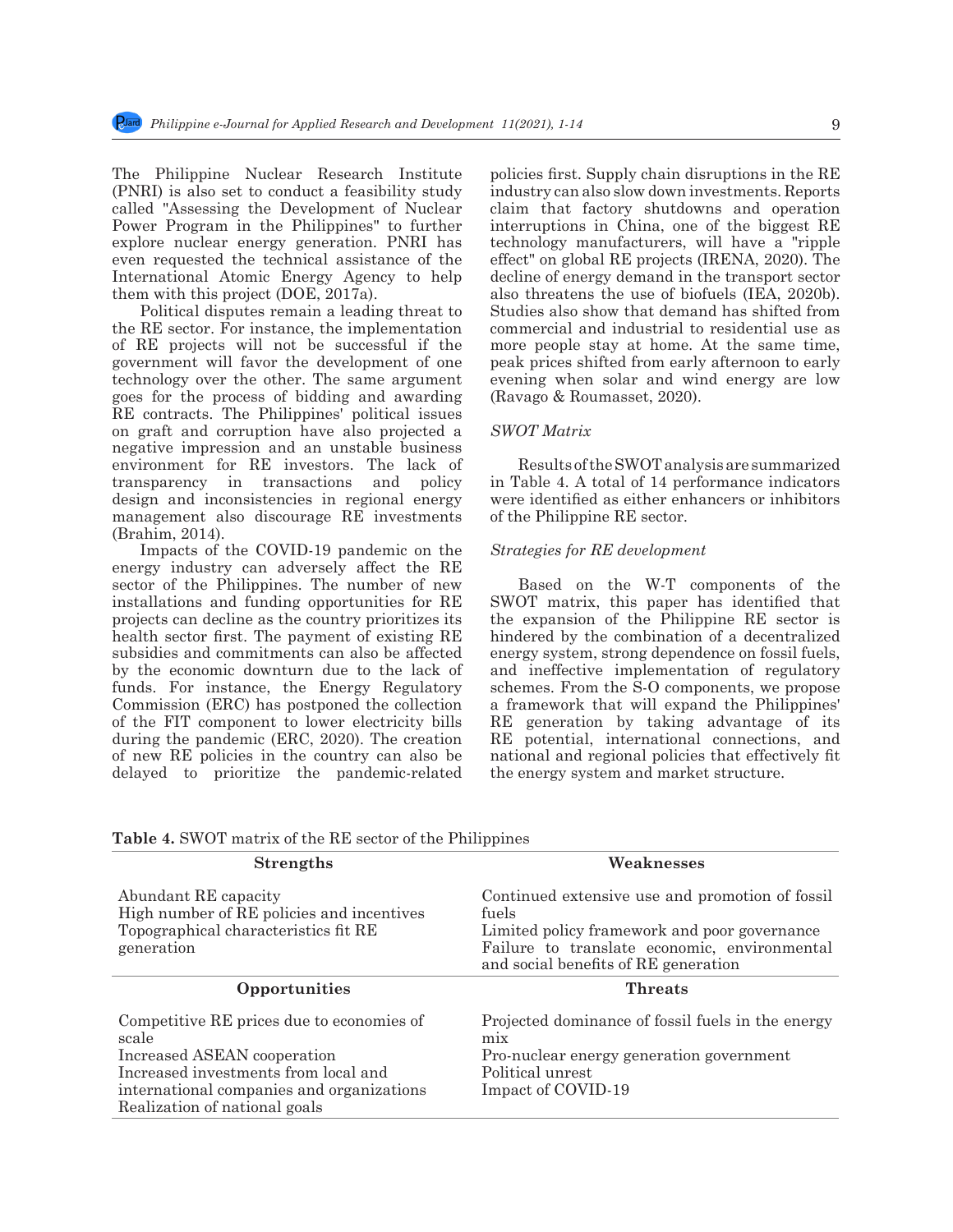#### *A. Strengthen institutional support*

The analysis reveals the significant role of institutional support in developing the RE industry in the Philippines. It was identified that issues on political disputes had discouraged investments in the RE industry. Reform in fossil fuel use and subsidies also requires strong political will, as shown by several planned and ongoing coal and oil programs. Governing bodies of the energy sector also face issues on accountability, transparency, and proper management. For instance, the delay in incentive applications and transactions and the complex permitting process of RE contracts are linked to the absence of support services in energy management. These are also affected by inconsistent implementations of national policies. There has also been an absence of a monitoring scheme for fiscal incentives available to the public. Initiating national government should then be a top priority in the agenda. To guarantee transparency, sustaining checks and balances in transactions will be needed. For instance, a public platform for monitoring the RETF and FIT All Fund could be established. The coordination between the energy sector and other government agencies such as the Department of Environment and Natural Resources and the Department of Agriculture is also necessary. This is to ensure an integrated approach in implementing RE projects and the design of RE policies. The government should also honor its current commitments to RE developers to lock in the benefits gained for the past decade.

The high number of RE policies implemented in the country also proves an "initiative" to promote RE. However, there is also a gap in "action and response." Proper management and regulation of policies should then be strongly established in the energy sector. It also includes employing competent and credible officials who will extensively and fairly implement and monitor RE policies and incentives. At the same time, the distribution of responsibilities among governing agencies will be necessary to prevent the overconcentration of power. A bottom-up approach in policy design is also recommended to include feedback from end-users and RE developers. It will also promote a sense of shared national responsibility in energy planning. In addition, the NREP and RE roadmap need to be carefully reviewed every year to check if targets are met. This will also inform both the public and policymakers of the effectiveness and validity of energy action plans.

#### *B. Augment the energy market and power system*

The different energy market structures of the three main islands continue to be a challenge to creating a RE market in the country. However, with an appropriate action plan, an effective RE market can be established. For one, the interconnection of the three main islands to a single power grid should be the top priority. The construction of additional energy infrastructures, and expansion of the power system, especially in transmission and distribution, must also be in place to accommodate intermittent RE. This interconnection will not only allow the adaptation of the market design of Luzon in Visayas and Mindanao, but it will also maximize the RE capacity by pooling the resources of RESrich islands.

The RE industry can also expand through the integration of successful RE projects in the power system. Stand-alone hybrid RE systems can serve as medium-term solutions for the lack of energy access in hard-to-reach areas. Recent solar-diesel hybrid projects have been successfully installed and operated in island grids and rural areas, especially in Visayas and Mindanao. Installing on-grid RE plants in resource-rich areas can also generate additional income for the region through a nationwide energy trade.

#### *C. Pursue more public-private project collaborations*

The SWOT analysis shows that various RE projects have been successfully implemented in the country over the years. The economies of scale in the global RE market also opens the opportunity for further cost reductions in RE generation. These precedents show the importance of continuous collaborations with private institutions to acquire more funding and support for RE. Information exchange is also a key strategy to expand the industry, as reflected by the limited technical breakthroughs in recent years.

The industrialization of the country will require a stable energy supply. There is then a need for the government to collaborate with local and international RE companies to capitalize on the country's RE potential, especially in geothermal and hydropower generation. The support from these institutions will be necessary for developing countries like the Philippines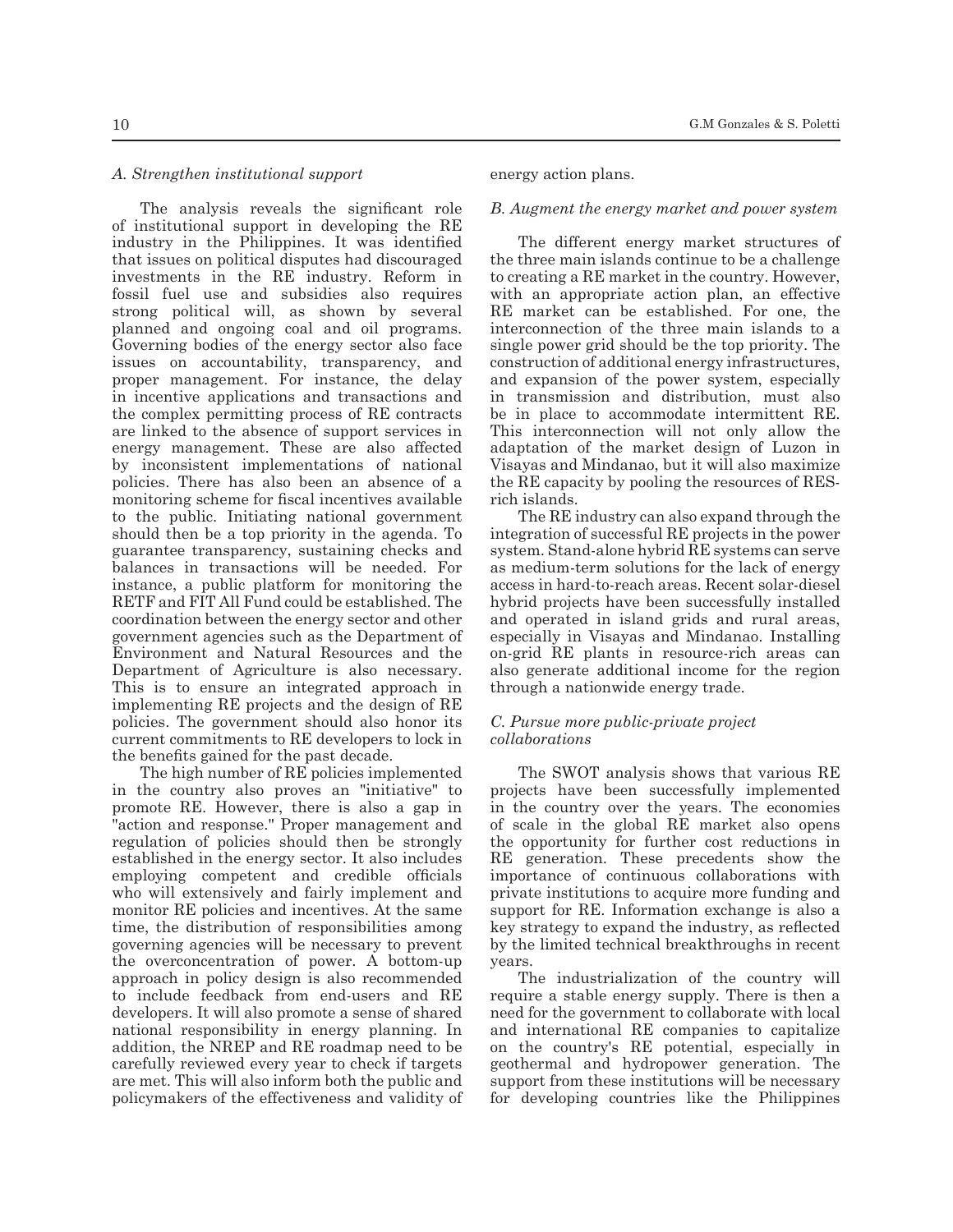since high costs and affordability constrain RE technologies. This move can also generate enough profit to eventually fund the installation of the more expensive technologies like wind and solar.

Strengthening the Philippines' cooperation with other ASEAN members is also necessary to achieve the goals set in the APAEC. The ASEAN interconnectivity across borders opens up many opportunities that could benefit the Philippine economy. It allows surplus energy to be traded and additional resources to be acquired without additional capacity costs. However, the government must balance maintaining national priorities and objectives and seeking common international interests.

#### *D. Expand RE policies and community-based RE programs*

It has been 12 years since the RE Act of 2008, and the share of local RE generation in the Philippine energy mix is still low. The existing incentives and subsidies for local RE generators, manufacturers, and suppliers may be a good starting point to promote RE, but these are mostly tax exemptions. Other options such as cash incentives and carbon credits could be explored. Expanding the benefits of RE generation to consumers is also recommended. At present, GEO and Net Metering are the only RE services offered to end-users.

The implementation of the NREP subprograms in research, training, and information dissemination can also boost public support and improve the expertise in RE technologies. In this way, both the community and employees become aware of the local RE generation's social and economic benefits. However, public acceptance may take time, so these strategies need to be initiated right away. Prioritizing communitybased projects is also a way to promote RE. For instance, solar energy can be harnessed for street lighting, while government and public vehicles can use biofuels instead of gasoline and diesel. More environmental considerations should also be incorporated in the RE framework, such as defining emission standards and assigning value to green technologies.

The RE industry also faces uncertainties in policy implementation and project commitments due to the effects of COVID-19. This highlights the need to ensure the realization of indicative and committed RE projects included in the Philippine Energy Plan. Global supply chains in the industry are also disrupted due to the restrictions caused by the pandemic. Despite such challenges, RE generation can leverage the changes in the energy supply-demand patterns. As the country's electricity demand dropped by 30 to 45% (Domingo, 2020), power from RES may already be enough to balance the demand. RE technologies can also be used in post-pandemic recovery plans to secure the energy supply during lockdowns, especially in rural areas.

#### **Conclusion**

Based on the findings, issues on energy security and climate change paved the way for RE generation in the Philippines. However, the energy sector also faced issues of setting ambitious goals in reducing fossil fuel use and RE capacity targets. In response to these challenges, the RE Act of 2008 was enacted and the country's RE industry has slowly thrived ever since. This act included fiscal and non-fiscal incentives that intend to attract more investments in RE generation. Of these incentives, the FIT mechanism was considered as most effective, which resulted in several RE investments and projects. Support mechanisms for RE development were also created, such as the NREP. Ultimately, RE policies aim to triple the Philippines' RE capacity and attain a 70% reduction in GHG emissions by 2030.

Results of the SWOT analysis revealed that the Philippine RE sector's strengths include its large RE capacity, implementation of numerous RE policies and incentives, and topographical characteristics that fit RE generation. On the other hand, its weaknesses include the continued support for fossil fuels, limited policy framework, poor governance of the energy sector, and lack of economic, environmental, and social benefits from RE generation. External factors such as the emerging green trend in the energy market, increased ASEAN cooperation, new local project opportunities, international collaborations, and realization of national goals were seen as opportunities for RE development. Meanwhile, threats that were identified include the projected dominance of fossil fuel in energy generation, government support for nuclear energy, political unrest, and the looming impacts of the COVID-19 pandemic.

Overall, the study showed that inconsistencies and issues in the country's energy system and management, and policy implementation hinder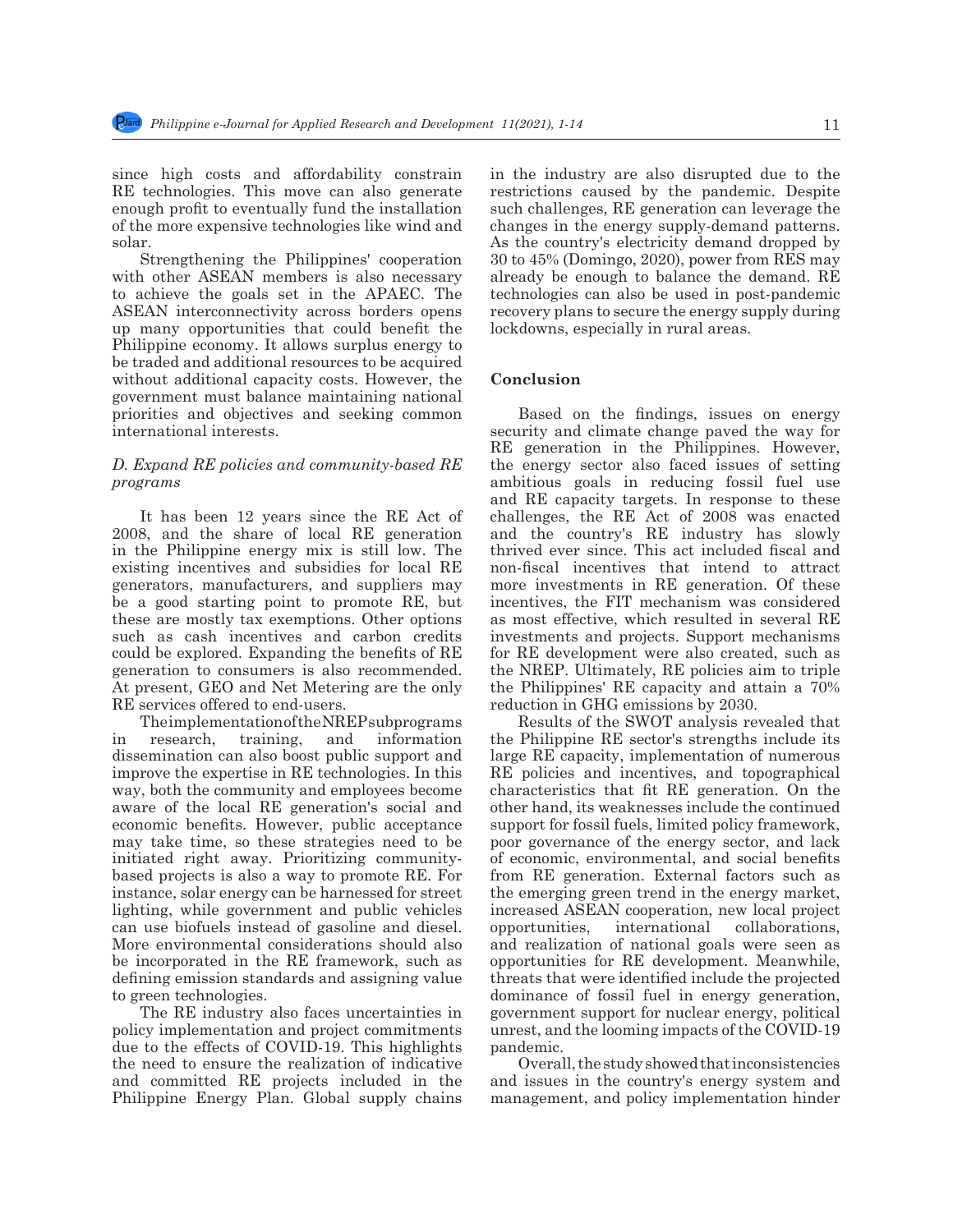RE development. To create a robust framework for RE, a combination of technical and institutional strategies need to be implemented. The RE sector needs to activate its national government, seek more public-private partnerships, and establish an effective RE market. Strict monitoring of policy implementation and compliance, promoting a participatory approach in policy design, improving social awareness and public knowledge on RE, and endorsing localized RE generation were also identified as key solutions. In addition, economic and political factors mainly affect the Philippine RE sector. The absence of environmental and social considerations in the country's energy landscape was also evident. These observations further solidify the need for a holistic approach in solving the challenges that the Philippine RE sector faces.

While this study presented significant findings to improve the Philippine RE sector, there were also some limitations. First, the study considered secondary sources of published data and evidence. It is then recommended to acquire primary sources of information directly from energy leaders and managers, government agencies, RE developers, local banks, independent energy consultants, NGOs, the private sector, and most of all, the public. This could be conducted through surveys, questionnaires, or interviews to gain more detailed insights into the SWOT matrix's internal and external performance indicators. A participatory approach would also address the questions surrounding the responsiveness and impact of RE policies. Second, the study focused its assessment on the more established RE industries in geothermal, hydropower, biomass, solar, and wind engineering. Future studies should also consider newer RES such as ocean and hydrogen energy. In addition, a microeconomic analysis of a specific RE industry can also be conducted. This way, targeted economic actors can easily formulate strategies for energy planning that effectively fit the business environment. A third limitation is that policies under other government sectors that could play a role in RE development were not incorporated in this work. Finally, a quantitative assessment used in conjunction with the SWOT analysis to assess the Philippines' status of attaining the Sustainable Development Goals (SDGs) in Green Energy (SDG 7) is worth considering in future studies.

#### **Acknowledgments**

The authors acknowledge the University of the Philippines, Los Baños, and The University of Auckland for supporting this research project.

### **References**

- ASEAN Center for Energy (ACE). (2020, August 6). *Actions to Shape Renewable Energy Investment in ASEAN During COVID-19 Pandemic.* https://aseanenergy.org/actionsto-shape-renewable-energy-investment-inasean-during-covid-19-pandemic-2/
- ACE. (2017). *ASEAN Energy Outlook.*  https://aseanenergy.sharepoint.com/ PublicationLibrary/ 2017/ACE%20Publications/ AEO5/AEO5%20Final-November2017.pdf
- Asian Development Bank (ADB). (2018). *Philippines Energy Sector Assessment, Strategy, and Road Map.* https://www.adb. org/sites/default/files/publication/463306/ philippines-energy-assessment-strategyroad-map.pdf
- Bakhtyar, B., Sopian, K., Zaharim, A., Salleh, E., & Lim, C. (2013). Potentials and challenges in implementing feed-in tariff policy in Indonesia and the Philippines. *Energy Policy, 60*, 418-423. https://doi.org/10.1016/j. enpol.2013.05.034
- Barroco, J., & Herrera, M. (2019). Clearing barriers to project finance for renewable energy in developing countries: A Philippines case study. *Energy Policy, 135*. https://doi. org/10.1016/j.enpol.2019.111008
- Brahim, S. (2014). Renewable Energy and Energy Security in the Philippines. *Energy Procedia, 52*(C), 480-486. https://doi. org/10.1016/j.egypro.2014.07.101
- Chen, W., Kim, H., & Yamaguchi, H. (2014). Renewable energy in eastern Asia: Renewable energy policy review and comparative SWOT analysis for promoting renewable energy in Japan, South Korea, and Taiwan. *Energy Policy, 74*(C), 319-329. https://doi.org/10.1016/j.enpol.2014.08.019
- Department of Energy (DOE). (2020, July 2). *DOE Sec. Cusi Vows to Fully Implement Renewable Energy Act.* https://www.doe.gov.ph/pressreleases/doe-sec-cusi-vows-fully-implementrenewable-energy-act?ckattempt=1
- DOE. (2019). *Renewable Energy Decade Report.* https://www.doe.gov.ph/sites/default/files/ pdf/ renewable\_energy/empowered-re-decade-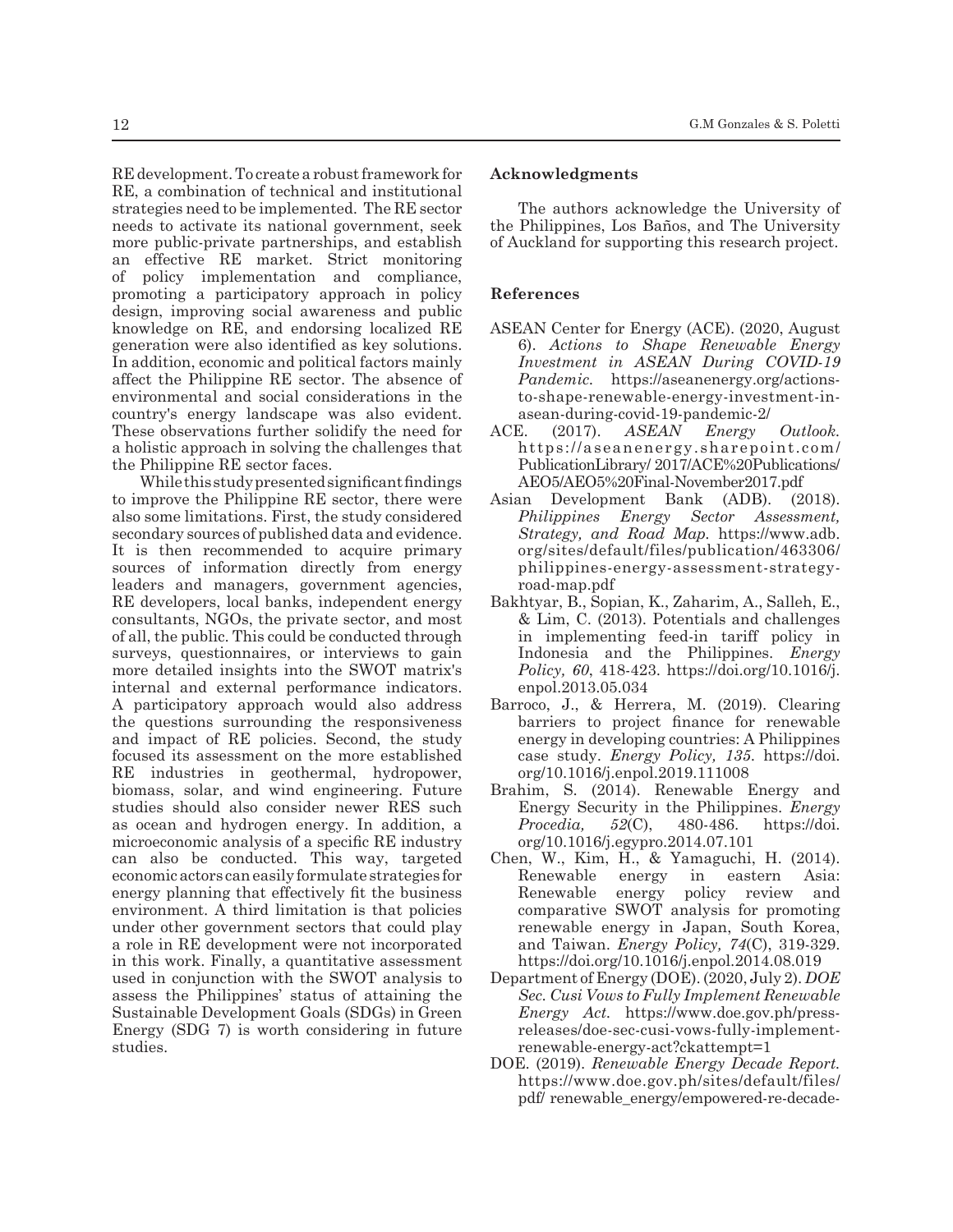report-2008-2018.pdf

- DOE. (2017a). *Energy Annual Report 2017*. https:// www.napocor.gov.ph/images/doe/PEP\_2017- 2040\_Energy\_Annual\_Report\_2017.pdf
- DOE. (2017b). *Sectoral Plans and Roadmaps 2017- 2040.* https://www.doe.gov.ph/sites/default/ files/ pdf/pep/pep\_volume\_2\_sectoral\_plans\_and\_ roadmaps.pdf
- DOE. (2010). *Renewable Energy Plans and Programs 2011-2030.* https://www.doe.gov.ph/ sites/ default/files/pdf/nrep/nrep\_books\_021-087\_re\_ plans\_programs.pdf
- DOE. (2009). *Department Circular No. 2009-05- 0008: Rules and Regulations Implementing Republic Act No. 9513.* https://www.doe.gov. ph/sites/default/files/pdf/issuances/dc2009- 05-0008.pdf
- Djiby, R. T. (2011). An Energy Pricing Scheme for the Diffusion of Decentralized Renewable Technology Investment in Developing Countries. *Energy Policy, 39*(7), 4284-4297. https://doi.org/10.1016/j.enpol.2011.04.046
- Dogan, N. (2015). The Place Of Renewable Energy Sources In Energy Sector In Turkey: Swot Analysis. *IIB International Refereed Academic Social Sciences Journal, 6*(17), 118-142. https://doi.org/10.1016/J.Energy.2009.02.006
- Domingo, R. W. (2020, March 30). Demand for electricity drops sharply amid quarantine. *Philippine Daily Inquirer.* https://business. inquirer.net/293692/demand-for-electricitydrops-sharply-amid-quarantine
- Energy Regulatory Commission (ERC). (March 18, 2020). *ERC Suspends FIT-All Collection to Lower Electricity Rates.* https://www.erc. gov.ph/ContentPage/61946
- Energy Sector Management Assistance Program (ESMAP). (n.d.). *Philippines: Regulatory and Policy Framework for Renewable Energy Development.* https://www.esmap.org/sites/ default/files/esmap-files/CN\_P112371\_ Renewable%20Energy%20Development.pdf
- GMA News Online*.* (2012, July 27). PHL issues long-awaited feed-in-tariff rate for renewable energy. https://www.gmanetwork.com/news/ money/economy/267083/phl-issues-longawaited-feed-in-tariff-rate-for-renewableenergy/story/
- Hong, G. H., & Abe, N. (2012). Sustainability assessment of renewable energy projects for off-grid rural electrification: The Pangan-an Island case in the Philippines. *Renewable & Sustainable Energy Reviews,16*(1), 54-64. https://doi.org/10.1016/j.rser.2011.07.136
- Institute of Energy Economics Japan (IEEJ). (2018). *IEEJ Outlook 2019: Energy transition and a thorny path for 3E challenges*. https:// eneken.ieej.or.jp/data/8122.pdf
- IEEJ. (2016). *Asia/World Energy Outlook 2016.* https://eneken.ieej.or.jp/data/7199.pdf
- International Energy Agency (IEA). (2020a). *Philippines.* https://www.iea.org/countries/ Philippines
- IEA. (2020b). *Renewables 2020: Analysis and forecast to 2025.* https://www.iea.org/reports/ renewables-2020
- International Renewable Energy Agency (IRENA). (2020). *The post-COVID recovery: An agenda for resilience, development and equality*. https://www.irena.org/publications/2020/Jun/ Post-COVID-Recovery
- Jaber, J., Elkarmi, F., Alasis, E., & Kostas, A. (2015). Employment of renewable energy in Jordan: Current status, SWOT and problem analysis. *Renewable and Sustainable Energy Reviews, 49*, 490-499. https://doi. org/10.1016/j.rser.2015.04.050
- Kamran, M., Fazal M. R., & Mudassar, M. (2020). Towards empowerment of the renewable energy sector in Pakistan for sustainable energy evolution: SWOT analysis. *Renewable Energy, 146*, 543-558. https://doi.org/10.1016/j.renene.2019.06.165
- Katz, L. (2012). Promoting Renewable Energies in the Philippines: Policies and Challenges. *Renewable Energy Law and Policy: RELP, 3*(2), 140-145.
- Kumar, S., Shrestha, P., & Salam, P. (2013). A review of biofuel policies in the major biofuel producing countries of ASEAN: Production, targets, policy drivers and impacts. *Renewable & Sustainable Energy Reviews, 26*(C), 822-836. https://doi. org/10.1016/j.rser.2013.06.007
- Lagare, J. (2018, August 27). NEA eyes RE for rural electrification. *The Manila Times.* https:// www.manilatimes.net/2018/08/27/business/ nea-eyes-re-for-rural-electrification/435044/
- Lee, P. (2011). Energy Conservation Policy Development in the Philippines. In E. Thomson, Y. Chang & J. Lee (Eds.), *Energy conservation in East Asia towards greater energy security* (pp 87-118).
- Lidula, N., Mithulananthan, N., Ongsakul, W., Widjaya, C., & Henson, R. (2007). ASEAN towards clean and sustainable energy: Potentials, utilization and barriers. *Renewable Energy, 32*(9), 1441-1452. https://doi. org/10.1016/j.renene.2006.07.007